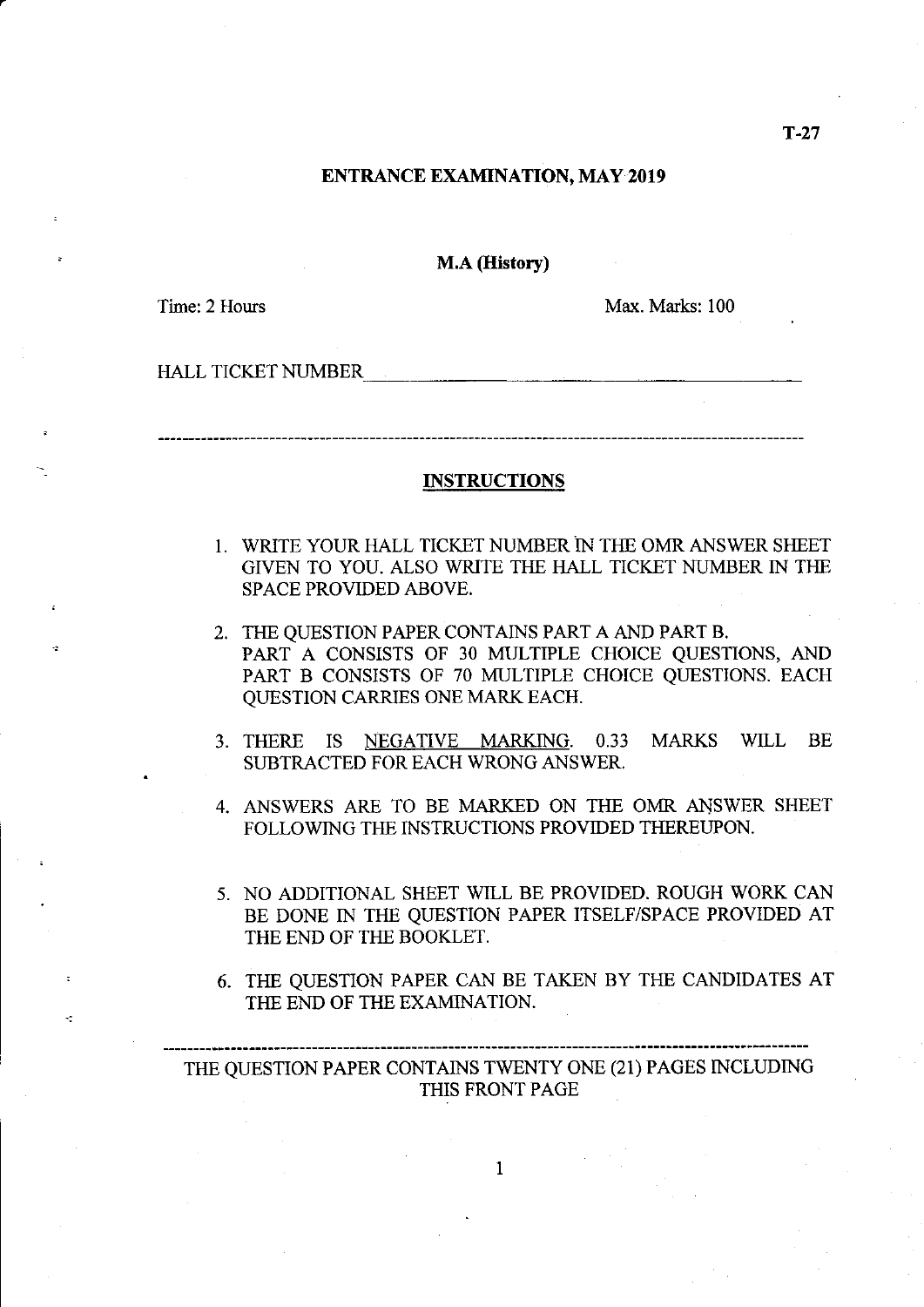### PART A - COMPREHENSION PASSAGES

#### Part A; Section I

### On the basis of carefully reading the Comprehension Passage below, answer questions 1-15.

During the first half of the nineteenth century, many workers began to consider themselves members of the working class, with interests that were different from those of their employers and the middle class. They began to have a sense of community based ori a belief in the dignity of labour. This class consciousness did not spring up overnight, and it is difficult to fix a certain point in time when it did develop. Moreover, certainly not all workers became conscious of themselves as a class apart. Great differences in skills and work experience remained among workers in different countries and even among workers in the same region, or city, and between make and female workers. other identities continued to be important io workers, such as those of family and motherhood, cultural identity (Flemish, Venetian, Welsh, etc), religious adherence, and village and neighbourhood solidarity.

Urban artisans were the first workers to begin to express class consciousness, sharing the frustrations and goals of other workers. This process began early in the nineteenth century in England, although it was not until the early 1830s that one can speak of a cohesive class-identity; it began in the 1840s in France and in some areas of the German states, and later in other countries.

Large-scale industrialization had deleterious consequences for many trades, threatening the control craftsmen had maintained for centuries over their work. Changes in artisana production were a Europe-wide phenomenon, Artisans had traditionally organized themselves by trades into guilds, which enabled them to control entry into their trades, the training of apprentices, and production, even if guild contols had not be able to protect all workers from market forces (for example, from rural cottage production). Shoemakers, masons, and tailors, among those in other trades, retained their own craft organizations. Rival associations within the same trade sometimes engaged in bitter, violent battles. Furthermore, even within trades, hierarchies of skill and remuneration remained.

As a number of states followed France's lead in 1791 by banning guilds in the name of economic liberalism, the number of artisans expanded rapidly because there were no legal restrictions to entering a given craft. Journeymen, having completed their apprenticeships, were more uncertain than ever before about whether they would become masters and would employ their own journeymen and take on apprentices. In Prussia, the number of masters increased by only about half between 1816 and 1849; the number of journeymen and apprentices aspiring to a mastership more than doubled during the same period. Artisans' confraternities and trade associations (some of which governments tolerated, even if they were technically illegal) facilitated the emergence of working-class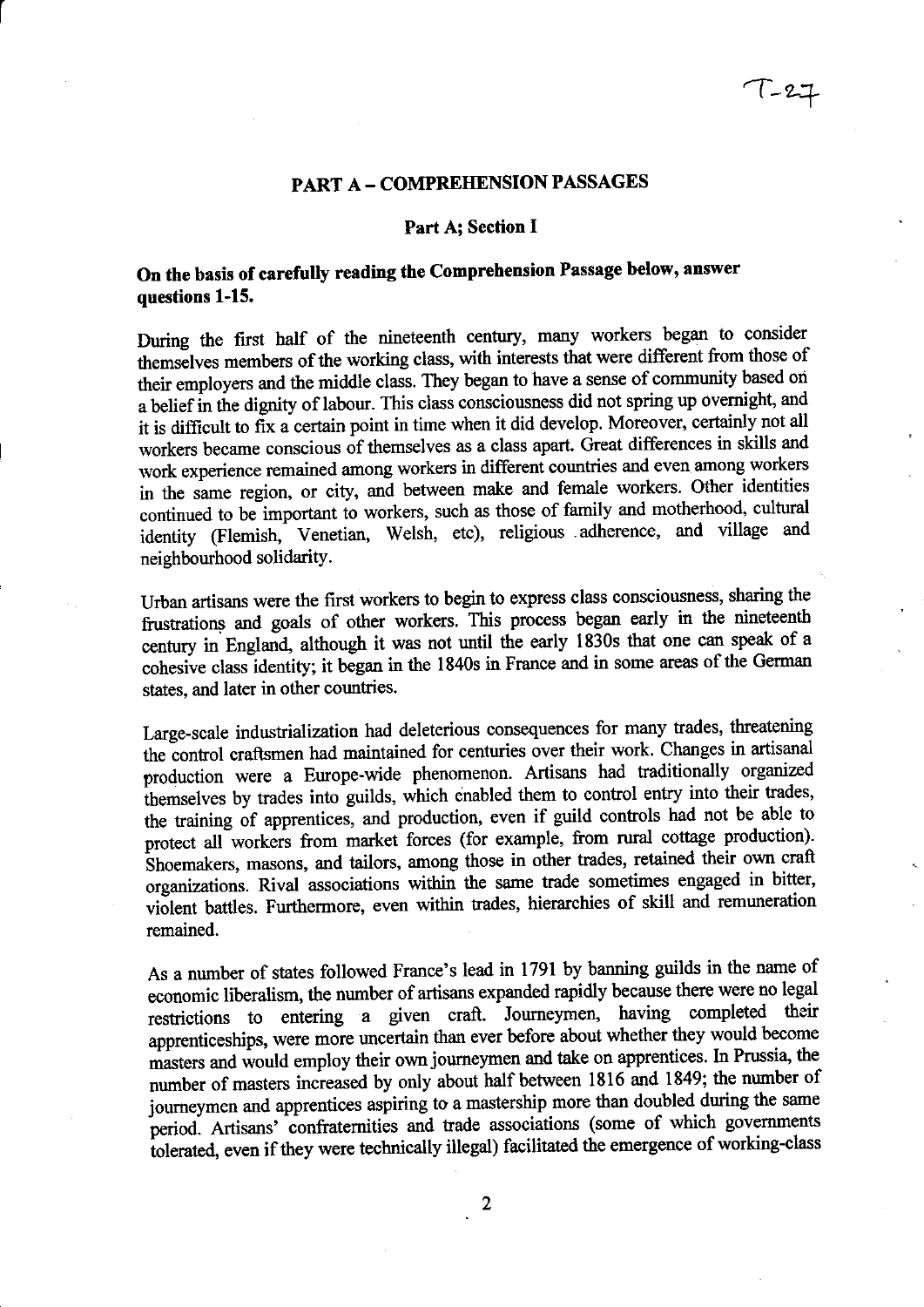consciousness (although in places where they helped to maintain trade exclusiveness, they may have delayed its emergence).

..De-skilling" reduced the income and status of workers like tailors and skilled seamstresses by taking away opportunities for them to work for piece rates and wages they had once earned. Merchant-manufacturers, some of them former tailors who had been able to save some money, put work out to master and journeymen tailors, but asked them to perform a single task, such as making sleeves, in return for less money than if they had tailored the entire suit. Mechanization also gradually began to undercut tailors by producing ready-made clothes.

l. Modem factory system of production functions by

- A) Dividing a single task into multiple tasks
- B) Uniting multiple tasks into a single task
- C) Having no impact on the number of tasks
- D) Making workers versatile

2. Mechanization of cloth production and ready-made clothing

- A) Increased the opportunities for independent tailors
- B) Decreased the opportunities for independent tailors
- C) Mide independent tailors entirely disappear
- C) Made independent tailors entirely disappear<br>D) Forced independent tailors to organize into guilds

3. Under the pressure of modern industrialization, artisanal industry greatly suffered

- A) Only in Europe
- B) Only in the colonies
- C) Both in Europe and in the colonies
- D) None of The Above

4. Worker in a modem factory in a capitalist economy,

A) Can claim ownership over his tools and the factory

- B) Has no ownership of the factory or the tools
- C) Ekes out living by selling only his labour power
- D) Both B and C

5. Excessive division of labour and specialization led to

- A) Re-skilling of worker-artisans
- B) De-skilling of worker-artisans
- C) Artisans becoming Masters
- D) Masters becoming Artisans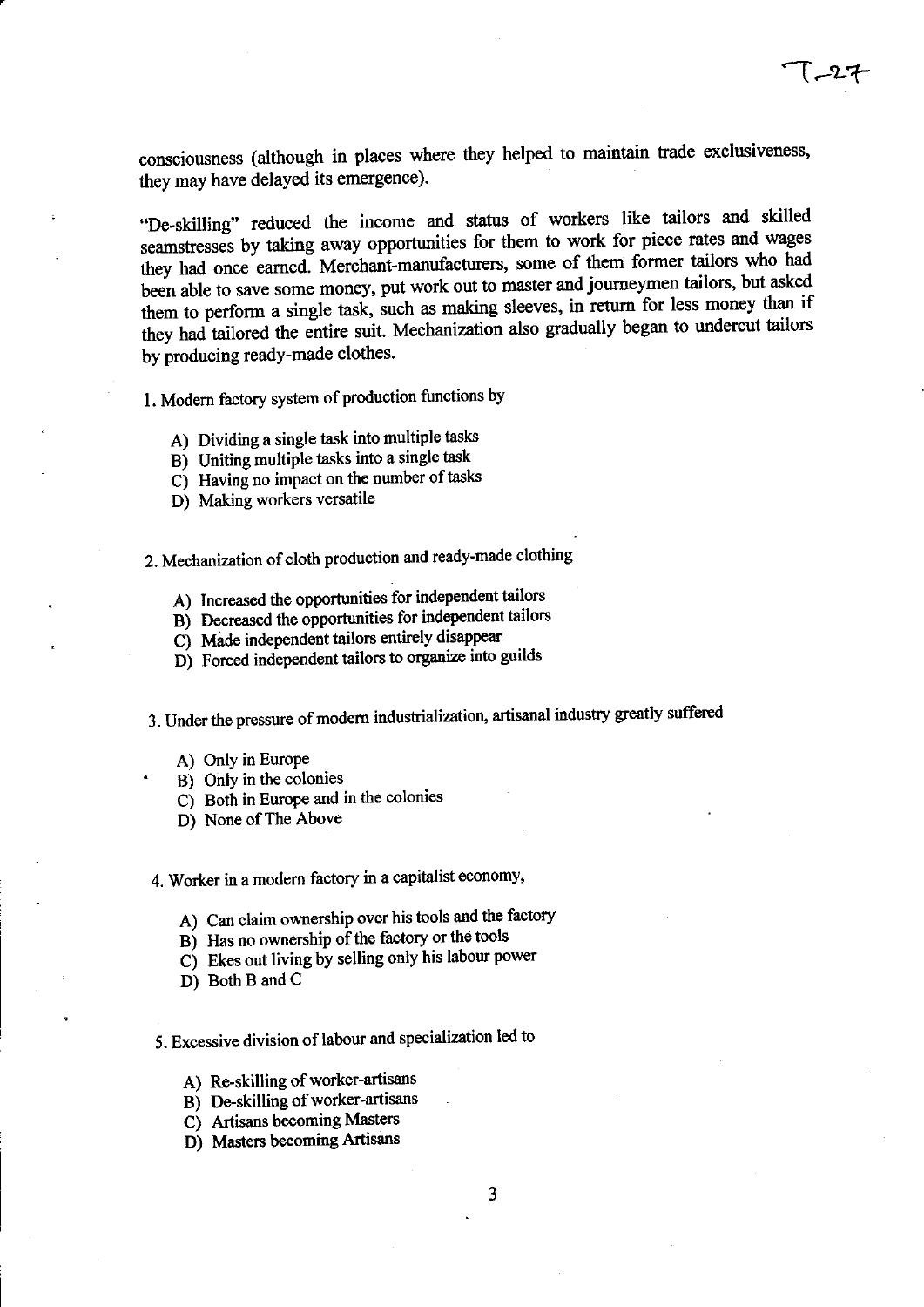- 6. 'Working Class' is said to be formed when
	- A) All workers consider themselves to be members of that class
	- B) At least some workers consider themselves to be members of that class
	- C) Class forms whetler or not any workers think of themselves as members of the class

1 -27

- D) None of The above
- 7. 'Class Identity' among workers
	- A) Erased other identities
	- B) Sat together with other identities
	- C) Became more important than other identities
	- D) Remained less important than other identities
- 8. Under the older system of industrial production, producers were called
	- A) Workers
	- B) Peasants
	- C) Artisans
	- D) Artists

9.'Class Consciousness' began to show up in France from the

- A) 1820s
- B) 1830s
- C) 1840s
- D) 1850s
- <sup>I</sup>d. Modern Industrialization
	- A) Led to the increase of control for craftsmen over their work process
	- B) Led to the decrease of control for craftsmen over their work process
	- C) Had no impact on control over work process
	- D) Atlowed craftsmen to flourish like never before
- 11. Guilds organized by the Artisans
	- A) Acted as consumers of produced goods
	- B) Advertised the produced goods
	- C) Conducted exchange of goods
	- D) Controlled entry into their trades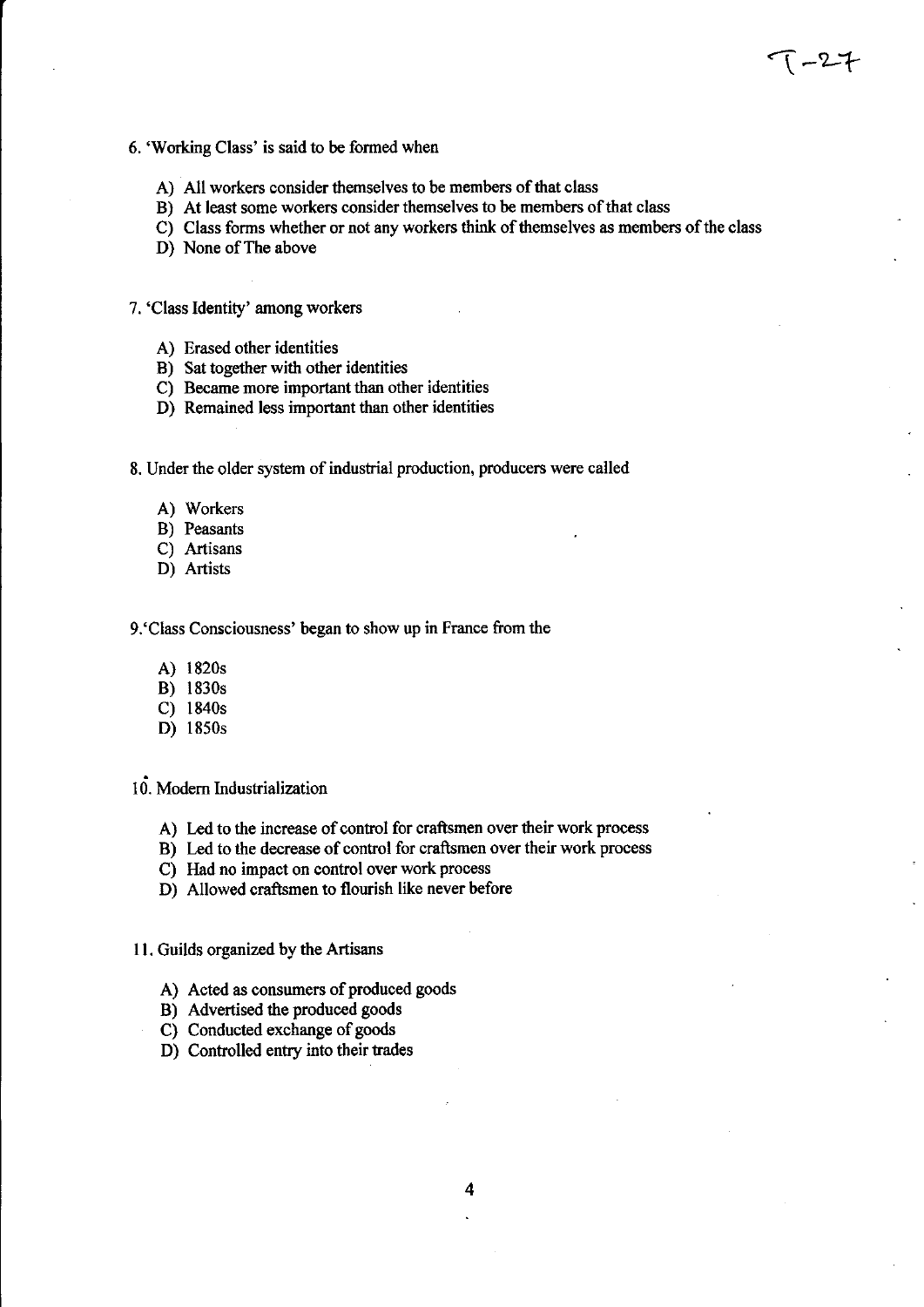- A) Increase in the number of artisans
- B) Decrease in the number of artisans
- C) Numbers remained more or less the same
- D) Artisans altogether disappeared

### 13. Upon completing their training, Apprentices became

- A) Intems
- B) Full-Time Employees
- C) Joumeymen
- D) Masters

#### 14. Countries to first industrialize in Europe were

- A) England and GermanY
- B) Germany and France
- C) England and France
- D) Germany and the Netherlands

### 15. The method of learning a trade/skill through apprenticeship

- A) Can be observed to exist in today's India also
- B) Has never existed in lndia
- C) Existed, but has now disappeared fiom India
- D) None of the Above

.D)

#### Part A; Section II

 $T - 2 - 1$ 

### On the basis of carefully reading the Comprehension Passage below, answer questions 15-30.

The interwar years were marked not only by dramatic political upheavals, but by a grinding economic decline which fuelled much of the nationalist frustration. Many of the crises which hammered India, among them the influenza pandemic of 1918 and the Great Depression of the itemeted finds, anong them the They had nevertheless a devastating impact. After a period of 1930s, had their origins elsewhere. They had nevertheless a devastating impact. After a period of relative stability in the mid-1920s, the Depression touched off a precipitous fall in prices. As a result, the value of crops grown by India's peasantry fell by one-half, while the country's result, the value of clops grown by fiding b peasaling that by the alleger energy of food and<br>overseas markets for agricultural produce dried up. To make matters worse the prices of food and raw materials fell further than those of imported manufactured goods. The squeeze was made even more intolerable by the fact that the agriculturalists' costs, especially their land taxes and the material independent by the fact that the agriculturalists' costs, especially their land taxes and their accumulated indebtedness, fixed in cash, remained unchanged; hence their effective burden was doubled.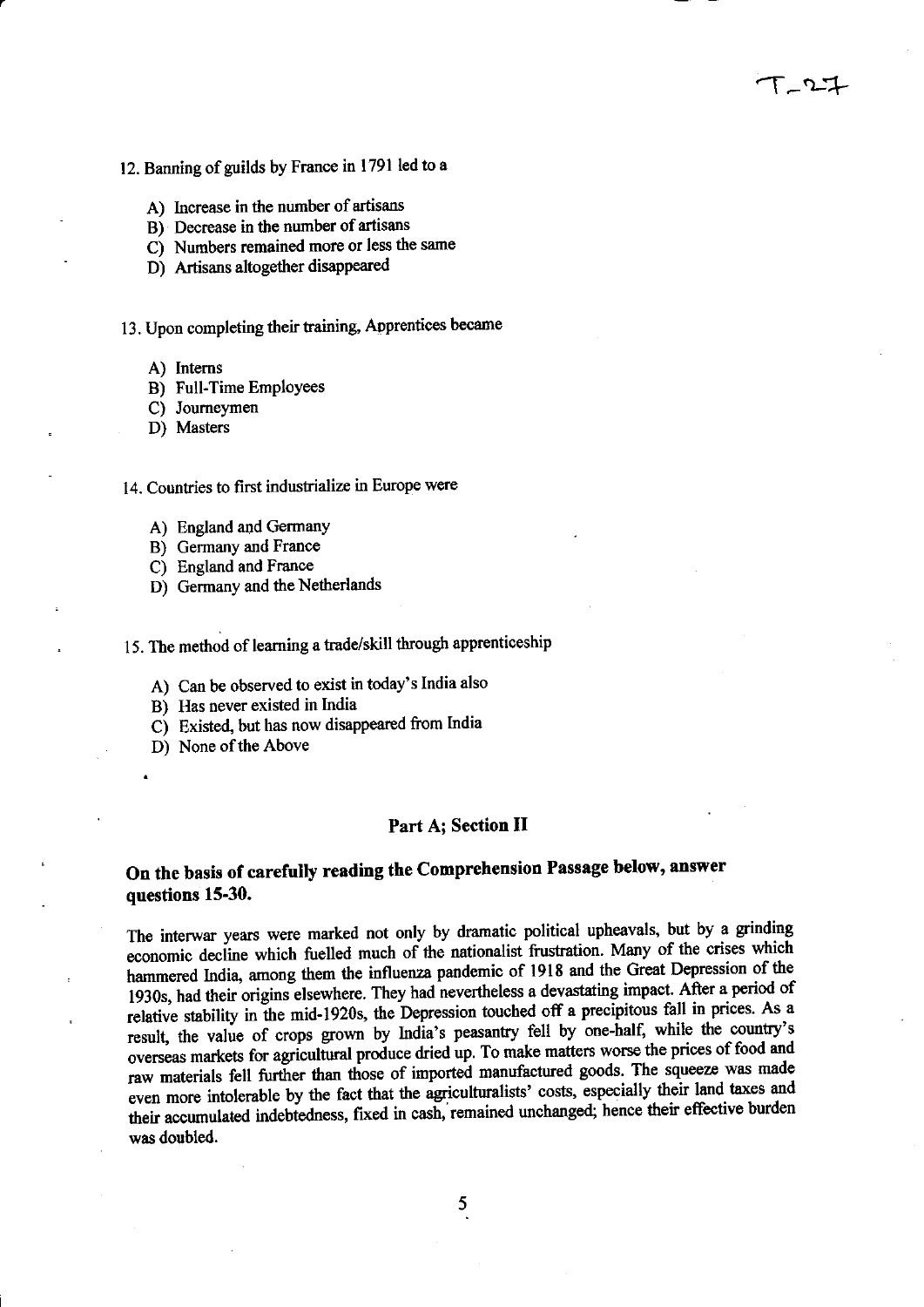Within India, a vicious combination of population growth and soil exhaustion combined to worsen the larger impact of the slump. Until the 1920s, Indian's population had been kept in check by a high death rate, the product of famine, poverty, and disease. Modest improvements in public health, with the alnost complete disappearance of major famines for thirty years after 1910, set in motion a slow but accelerating growth in population. During the interwar years this increase amounted on average to over one percent per armum. Unfortunately, population growth was not matched by a corresponding increase in food production. To be sure, commercial cropping expanded, as did the area under irrigation. But this was largely confined to the Punjab, which during these years, the beneficiary of a vast network of perennial canals fed by Himalayan rivers, took up the role it has retained to the present, of South Asia's bread-basket. Elsewhere, especially in India's rice-growing regions, ever more intensive cultivation kept production at best up to previous levels. As a result, India saw an overall decline in the per capital output of food grains. In Bengal, the decline amounted to almost 40 percent over the period from 1911 to 1941, a<br>shortfoll made sood only by imports of rise from Burma shortfall made good only by imports of rice from Burma.

Industry, though still a tiny fraction of the larger Indian economy, fared substantially better than agriculture. During these years, even though it remained under British rule, India began the process of disengaging its economy from its long colonial subservience to Britain's. The process was most visible in India's pre-eminent manufacturing industry, that of cotton textiles. Textile imports, which had crested at 2400 million yards of cloth in 1913, fell off dramatically in subsequent years. By the late 1930s Indian mills had secured up to two-thirds of the domestic market for piece-goods. At the same time industry began to spread outside its established centres in westem India, while several communities long active in tade, among them Marwaris and Chettiars, for the first time began investing in manufacturing. The ideals of swadeshi were recruited to encourage consumer purchases in a growing urban middle-class market.

16. Population growth in India from 1920 was caused by

- A) Decline in birth rate
- . B) Decline in death rate
- C) Decline in both rates
- D) lncrease in birth rate

17. Famines declined in frequency and intensity for a period of30 years starting from

- A) l9l0
- B) <sup>1920</sup>
- c) <sup>1930</sup>
- D) <sup>1940</sup>

18. Agricultural commercialization and expansion took place in the interwar years in the following Indian province.

- A) Madras
- B) Bombay
- C) Bengal
- D) Punjab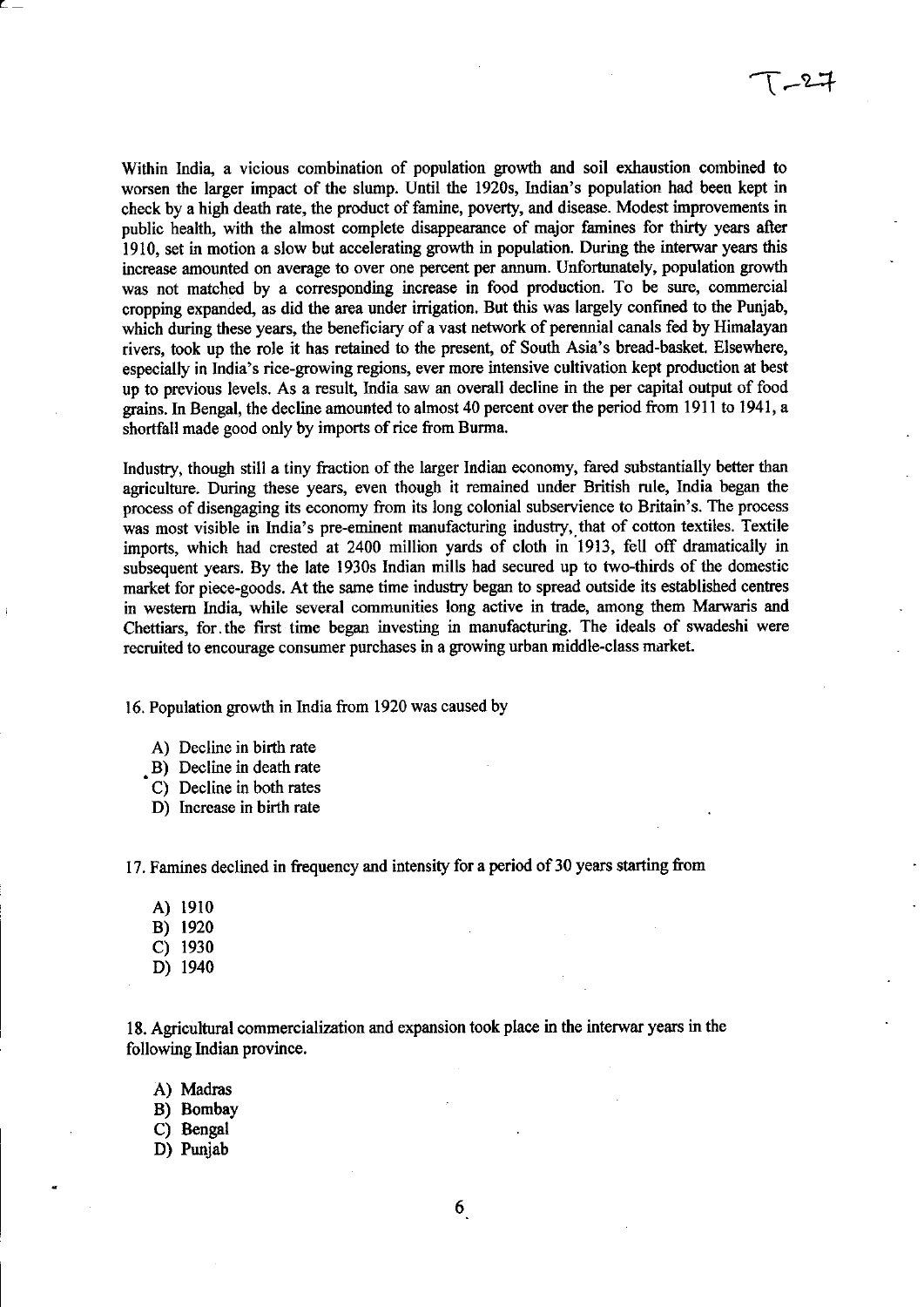19. Per capita availability of food declined at the all-India level because of

T\_27

A) Decline in agricultural productivity

B) Increased infertility of soil

C) Overcrowding of cultivable land

D) All of The Above

20. In the 1930s, India began to import rice from

A) Thailand

B) Burma

C) Ceylon

D) Vietnam

2l . During the interwar years, lndian economy's subservience to the British economy

- A) Began to increase
- B) Not much changed about it
- C) Began to decrease
- D) None of The Above

22. Which one of the following communities is NOT a traditional trading community?

- A) Marwaris
- B) Chettiars
- C) Jains
- D) Rajputs

.

23. ln the colonial Indian economy, industial sector was

- A) The dominant sector
- B) A small sector
- C) Was much smaller than agricultural sector
- D) Both B and C

24. Cotton textile imports from Great Britain were replaced in the first part of the  $20<sup>th</sup>$  century by

- A) Imports from USA
- B) Imports from Africa

C) Khadi and Handlooms

D) Domestic mill-made cloth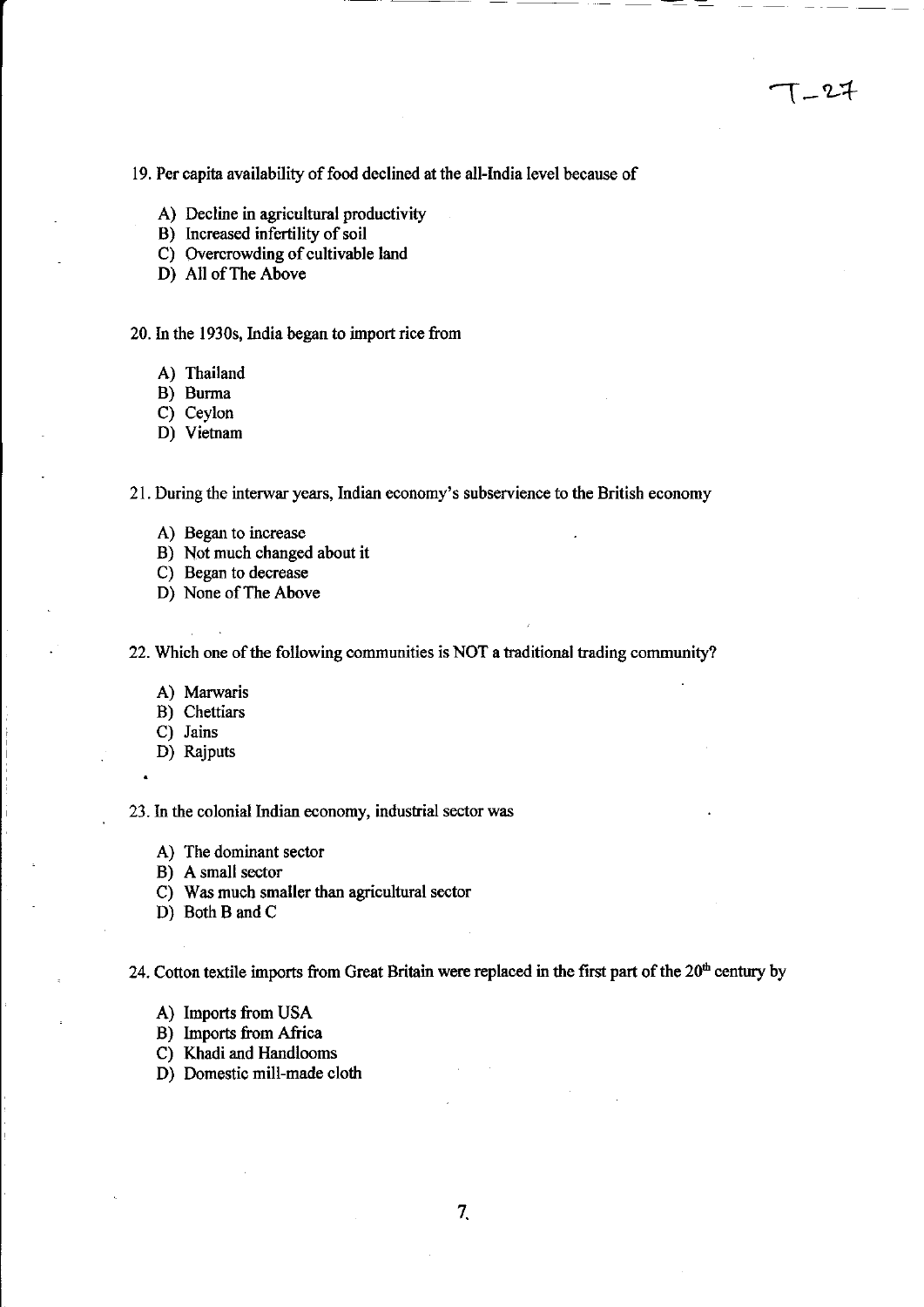- 25. Swadeshi ideology had the effect of largely helping
	- A) Rural spinners and weavers
	- B) Urban handloom workers
	- C) Indian oapitalists
	- D) Foreign capitalists

26. Economic instability and intensity of nationalist agitation were

- A) Directly connected
- B) Indirectly connected
- C) Not connected
- D) Inversely connected

27. Economic Depression implies

- A) Fall in prices
- B) Fall in output
- C) Fall in exports and imports
- D) All of The Above

28. When the prices of all the commodities fell, proportionately speaking

- A) Prices of manufactured goods fell more than the prices of agricultural commodities
- if it is the commodities fell more than the prices of manufactured goods<br>B) Prices of agricultural commodities fell more than the prices of manufactured goods
- $C$ ) All fell in equal measure
- D) None of The Above

29. Influenza pandemic of 1918 which killed more than 10 million Indians

- A) Spread from India to other countries
- B) Spread from outside to India
- C) Was confrned to India
- D) Had multiple origins in India and outside
- 30. When the prices of agricultural commodities fell, the colonial government
	- A) Reduced the revenue demand in cash terms
	- Bj Acoepted the revenue payment in kind
	- E) Accepted the revenue payment in kind.<br>C) Did not reduce the revenue demand in cash terms
	- D) Increased the revenue demand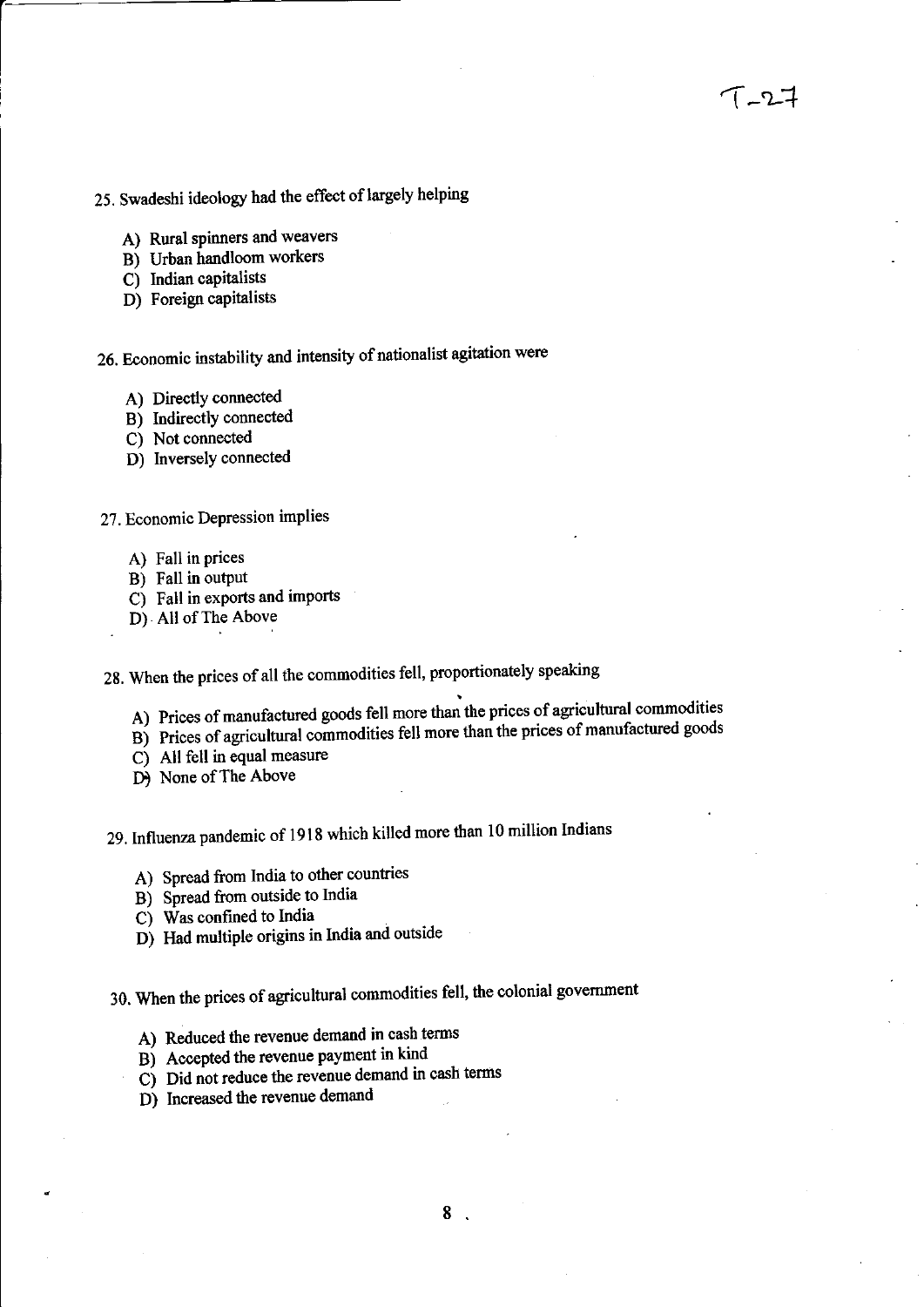#### **PART B**

### Indian and World History Questions

31. First European to discover the coasts of New Zealand, Australia and New Guinea was

- A) Thomas Cavendish
- B) Francis Drake
- C) Ferdinand Magellan
- D) James Cook

32. Which South American country does NOT have Spanish as the official language?

- A) Argentina
- B) Brazil
- C) Peru
- D) Venezuela

33. Which Canadian province has French as an official language?

- A) Saskatchewan
- B) Nova Scotia
- C) Quebec
- D) Manitoba

34. Which US province was for sometime under French control and still carries French cultural influence?

- A) Minnesota
- B) Wyoming
- C) Florida
- D) Louisiana

35. Large-scale immigration of the Irish to the United States was prompted in the 1840s by

- A) Famine of potato crop
- B) Famine of wheat crop
- C) Famine of barley crop
- D) Famine of rye crop

 $9<sub>1</sub>$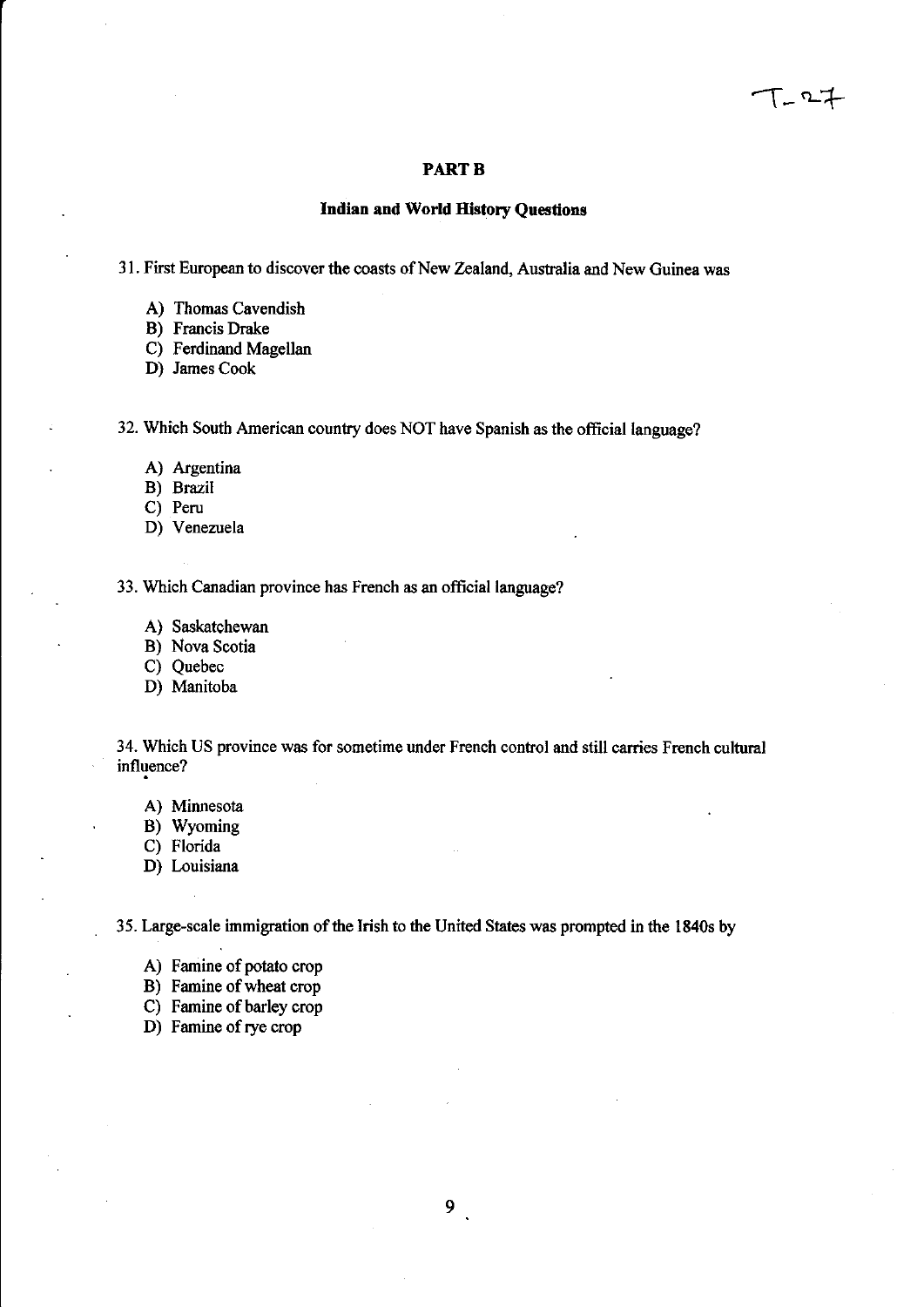36. Alexander the Great lived and ruled in the following century

- A) 5<sup>th</sup> Century BCE (Before Common Era)
- $\overrightarrow{B}$ ) 4<sup>th</sup> Century BCE
- C) 3<sup>rd</sup> Century BCE
- D) 2<sup>nd</sup> Century BCE

37. The President of the United States at the time of World War I was

- A) Theodore Roosevelt
- B) Woodrow Wilson
- C) Franklin Roosevelt
- D) Harry Truman

38. During the Holocaust, believers of the following religion were killed in large numbers

- A) Christianity
- B) Islam
- C) Judaism
- D) Zoroastrianism

19. The Kuomintang (KMT) was a political paay in China founded by

- A) Sun Yat-Sen
- B) Chiang Kai Shek
- C) Jhou enlai
- D) Zhu de
- $\ddot{\phantom{0}}$

40. spanish civil war was fought between the loyalists and the nationalists in the decade of

- A) 1920s
- B) 1930s
- C) 1940s
- D) 1950s

41. Among the five *tinais* or physiographic regions of ancient Tamilagam, only four were present and the fifth tinai or desert arose only during times of pestilence. Which one of the following fits the description of the fifth tinai?

A) Mullai

B) Marudam

- C) Kutinji
- D) Palai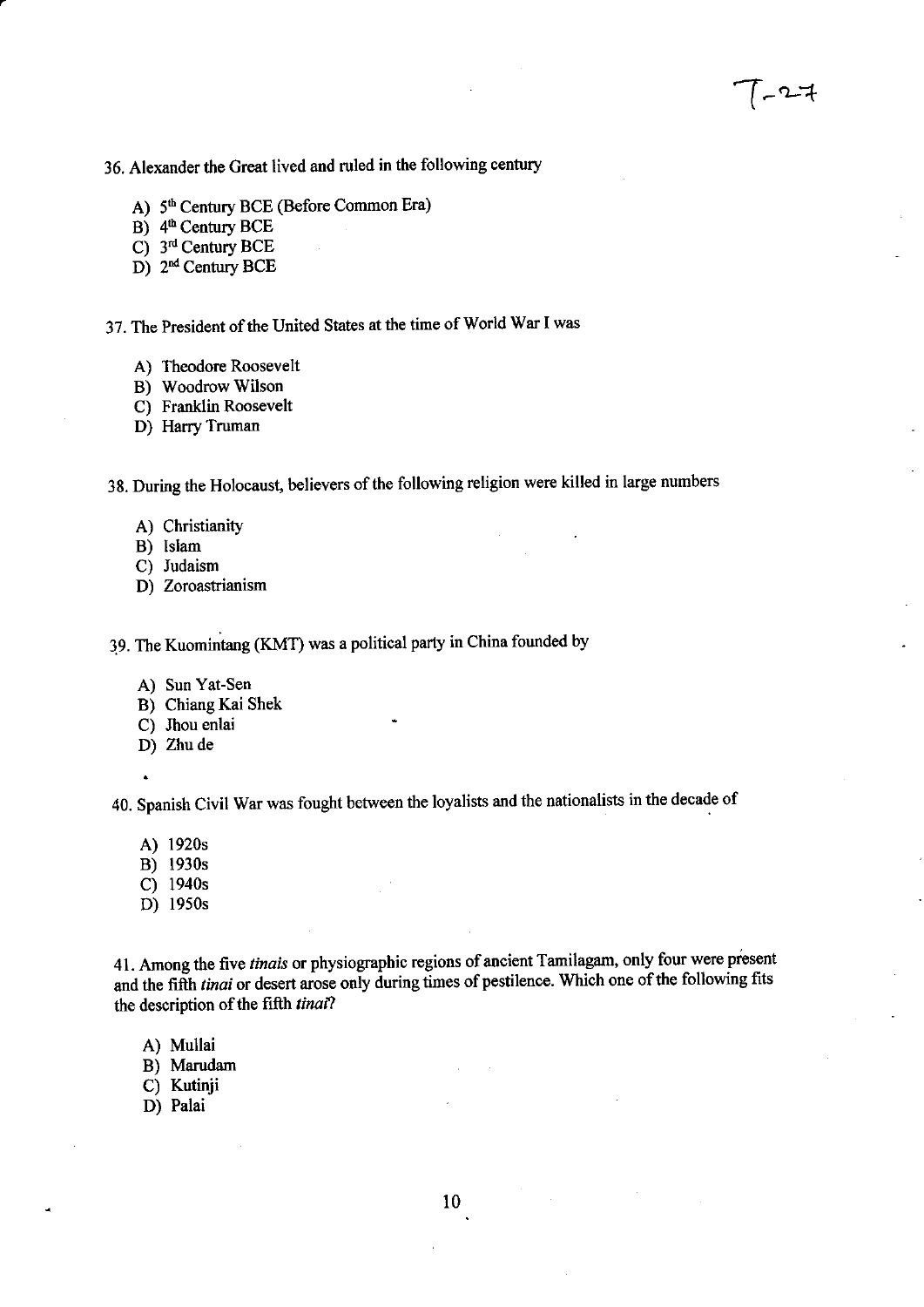42. Hala composed Gatha Saptasati in what language?

A) Devanagari

B) Sanskrit

C) Paisachi Prakrit

D) Artha Magadhi

43. Kailasa-natha temple, built in the  $8<sup>th</sup>$  Century CE (Common Era) by the Rashtrakutas, is located at

A) Mahanandi

B) Nathdwara

C) Ellora

D) Ujjain

44. The Purusha Sukta of the Rig-Veda referred to the kingly-warrior group as

- A) Kshatriya
- B) Kshatriya and Rajanya
- C) Rajanya
- D) None of The Above

45. Pottery was first used in the following cultural period.

- A) Mesolithic Period
- B) Neolithic Period
- C) Chalcolithic Period
- .D) Palaeolithic Period

46. Evidence of the Brahmi script is available from about

A) 5<sup>th</sup> Century BCE (Before Common Era)

B) 4<sup>th</sup> Century BCE

C) 3rd Century BCE

D) 2<sup>nd</sup> Century BCE

47. Arrange the following personalities in chronological order.

1 Aryabhatta;2 Charaka; 3 Sushruta; 4 Varaha-mihira

- A) 2-t-4-3
- B) 34-2-l
- $C)$  4-3-1-2
- D) 3-2-14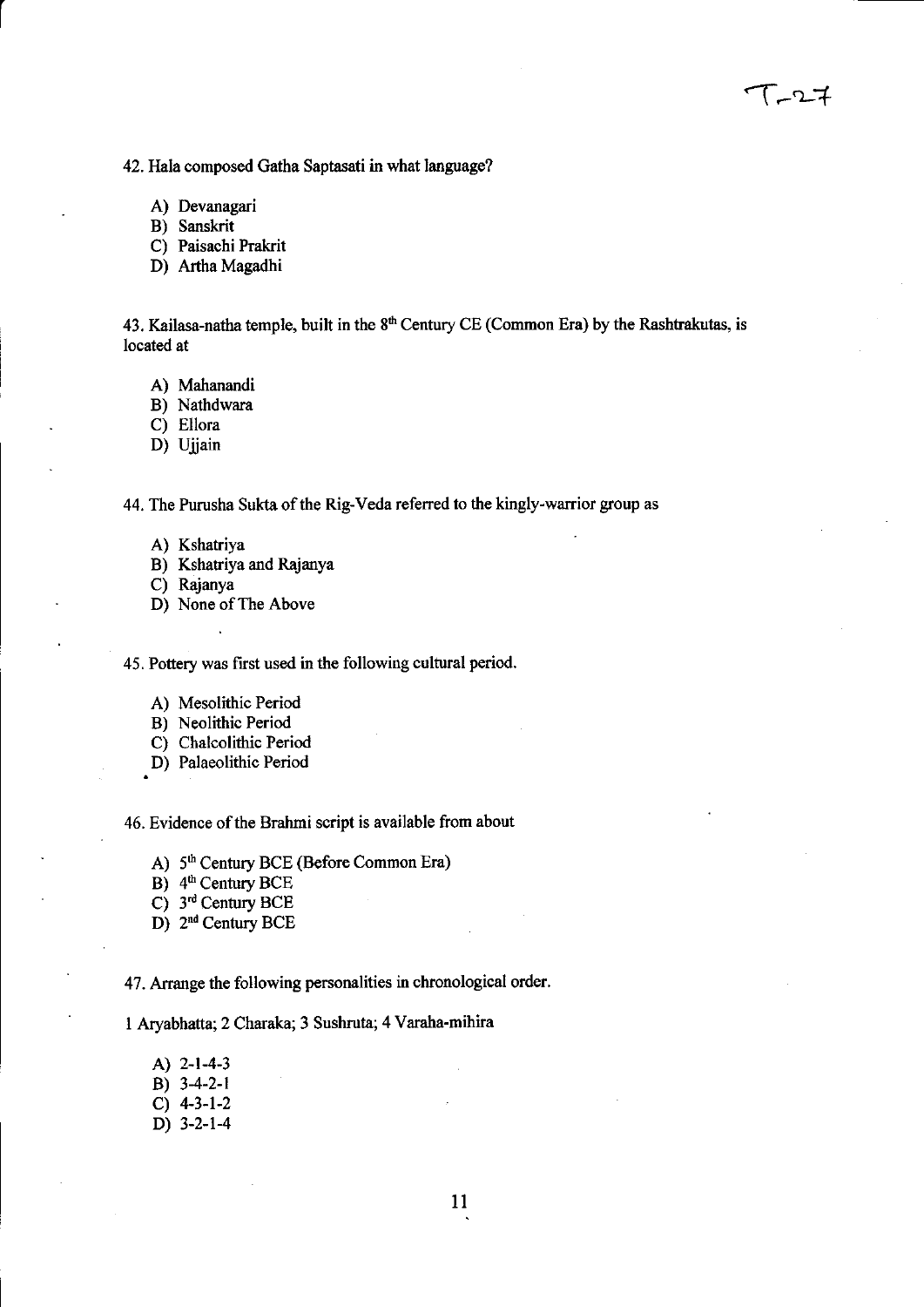48. The famous trade route Uttara Patha of the Kushana period connected which two of the following cities?

- A) Ujjain and Mathura
- B) Mathura and Taxila
- C) Purushapura and Taxila
- D) Tamluk and Taxila

49. Which of the following statements are correct about the Harappan seals?

<sup>1</sup>- Unioom is a froquently depicted animal figure.

- 2 Most of the seals are made of ivory,
- 3 Some seals have horse depicted on them.
- 4 Some seals have 'conjoined' animals on them.

Choose the correct answer from the following.

- A) I and4
- B) 2and4
- C) 2and3
- D) 3and4

50. Arrange the following personalities in chronological order.

1 Gautami-putra Satakarni; 2 Sasanka; 3 Prasenajit; 4 Vindhya-sakti

- A) 2-t-3-4 B) 3-1-4-2
- cJ 4-3-l-2
- D) 34-2-l

51. The textual categorization that does NOT apply to the Ramayana is

- A) Smriti
- B) Sruti
- C) Kavya
- D) Itihasa

52. In the 2<sup>nd</sup> Century BCE, Mauryan throne was seized by

- A) Bactrian Greeks
- B) Parthians
- C) Pushyamitra Sunga
- D) Kharavela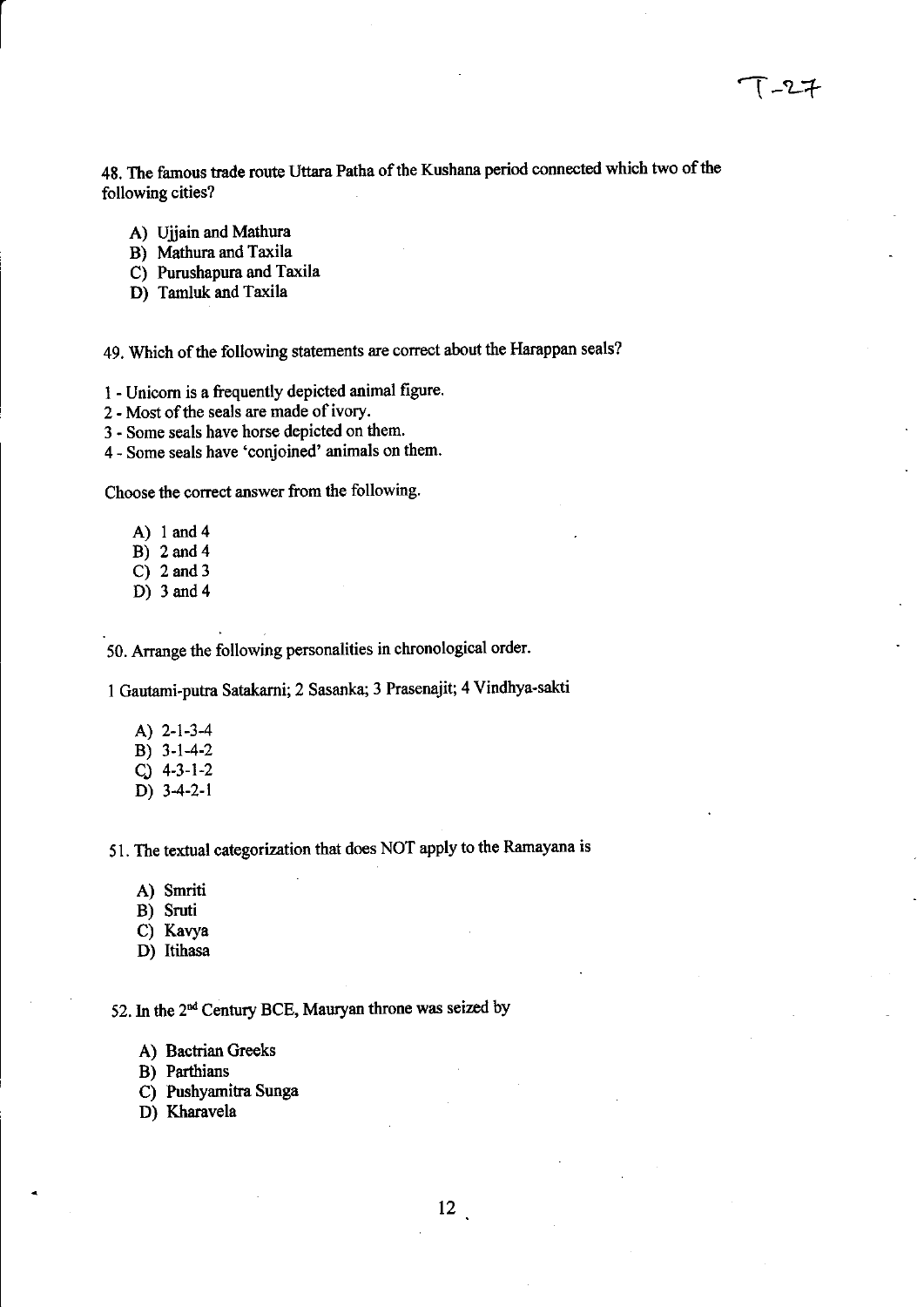53. SIVA-DHANUR-VEDA of the  $5<sup>th</sup>$  and  $6<sup>th</sup>$  centuries CE is a

- A) Political text
- B) Legal text
- C) Military text
- D) Medical text

54. In the Tamil region of the 8<sup>th</sup> Century CE, power tussles incessantly happened between the following three dynasties.

- A) Cholas, Cheras, Pandyas
- B) Pandyas, Cheras, Pallavas
- C) Cholas, ChalukYas, Cheras
- D) Pandyas, Pallavas, ChalukYas

55. Dhillika, the first city of Delhi, was founded in the

- A)  $6<sup>th</sup>$  Century CE
- B) 7<sup>th</sup> Century CE
- C) 8<sup>th</sup> Century CE
- D) 9<sup>th</sup> Century CE

56. The following is NOT a genre explicated in the Natya Sastra of Bharata

- A) NatYa
- B) Nataka
- C) Kavya
- D) Itihasa

57. The Indian calendar system that dates back to before the Common Era (AD/CE) is the following.

- A) Saka Era
- B) Vikrama Era
- C) Chedi Era
- D) Gupta Era

### 58. The term MUVENDAR refers to

- A) Lords of the three worlds
- B) Rulers of the three traditional polities of Tamilagam: Chola, Chera and Pandya
- $\overline{C}$ ) Title of the poet laureate of the three Sangams
- D) Rulers of the three mandalams of Tamilagam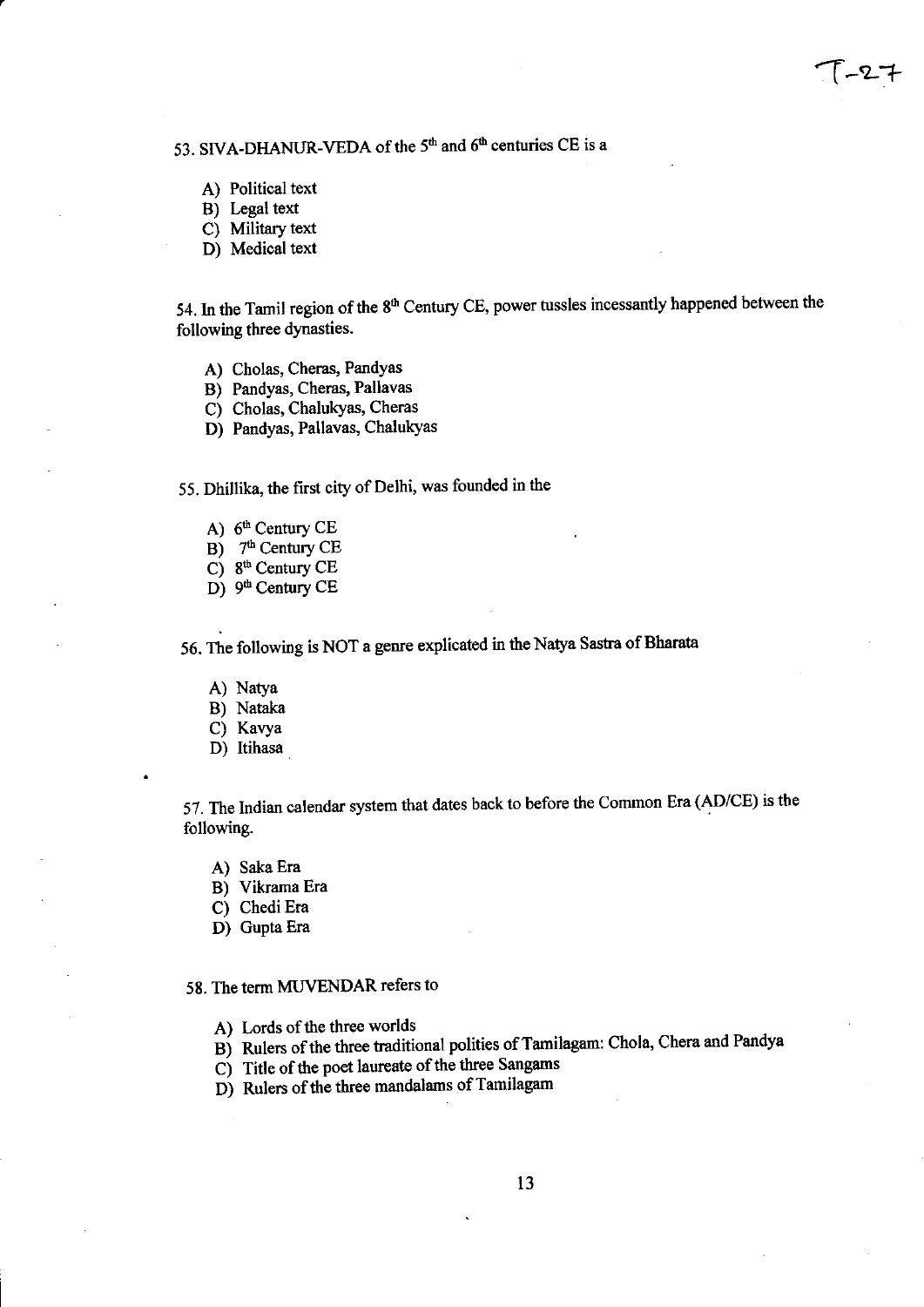# 59. Ashoka's Lumbini pillar inscription commemorated

- A) Ashoka's conversion to Buddhism
- B) Ashoka's land grant to the Buddhist monastery
- C) Ashoka's conquest of Nepal
- Dj Ashoka's visit to the Buddha's birthplace
- 60. The concept of Apad-dharma, figuring in certain Smriti texts, conveys
	- A) Special permission to Vaisyas to cross seas
	- B) Eligibility to Sudras to become kings to protect Dharma
	- C) Allowance for Vama-sankara
	- D) Relaxation in Varna duties during emergencies and times of distress
- 6l . Which one of the following female Bhakas is associated with Kashmir?
	- A) Didda
	- B) Lal Ded
	- C) Mirabai
	- D) Bahna Bai

62. The medieval Buddhist traveler Hye'Cho who came to India, came from which following country?

- A) Japan
- B) China
- C) Korea
- D) Mongolia

<sup>63</sup>. A stronghold of Africans in westem India was the fort of

- A) Toma
- B) Singhad
- C) Javli
- D) Janjira
- 64. A large proportion of inscriptions of medieval south India are connected with
	- A) Land grants to individuals
	- B) Land grants to temples
	- C<sub>i</sub> Land grants to convert forests to settled lands
	- D) Land grants to reclaim waste land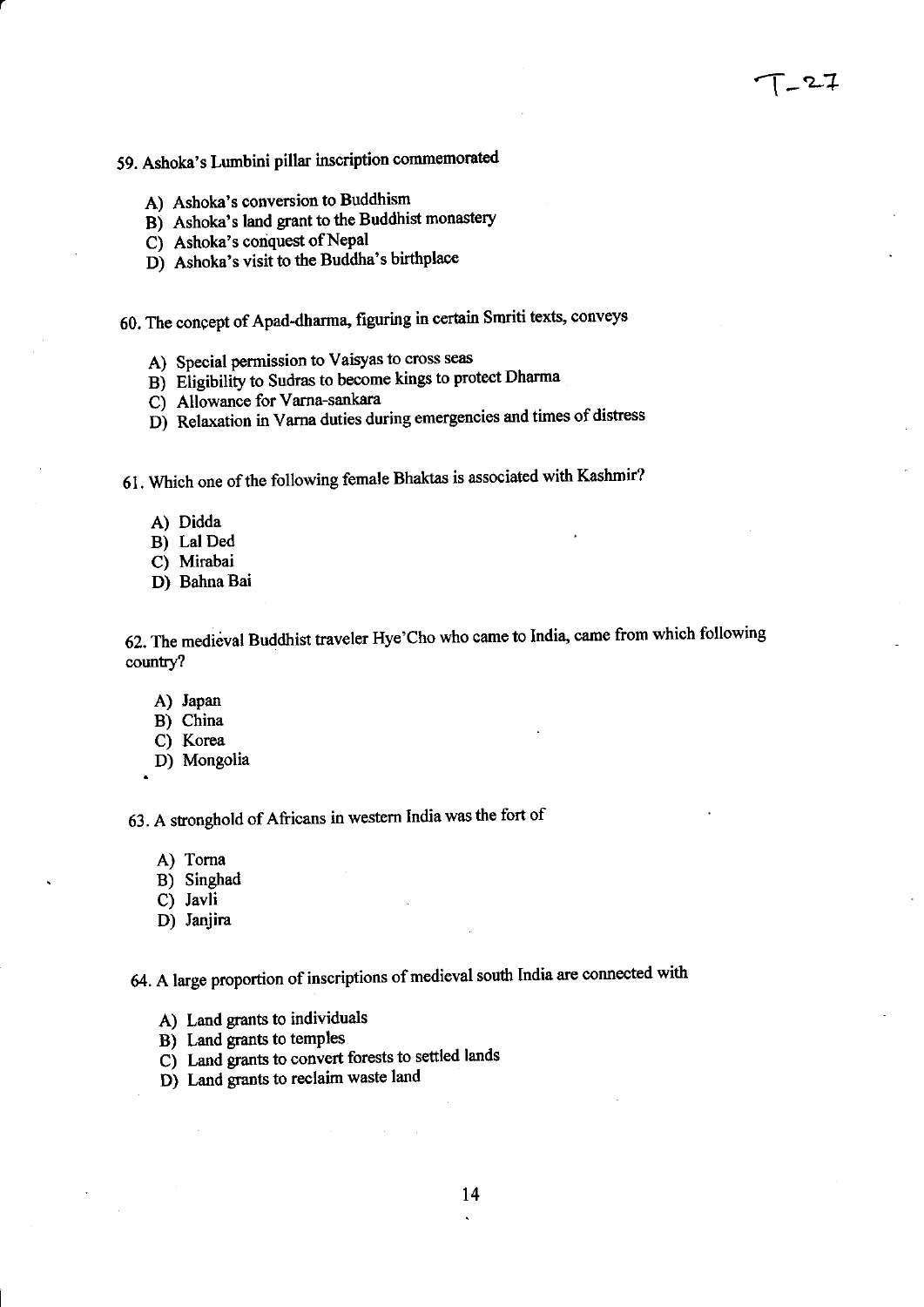65. Yalpana Rajakkal Charitram is a major source of information on the rulers of

- A) Sri Lanka
- B) Maldives
- C) Singapore
- D) Lakshadweep

66. Which south Indian city was famous for inlay work during the medieval period?

- A) Tanjore
- B) Bidar
- C) Bijapur
- D) Hampi

67. Who introduced the "Du Aspa-Sih Aspa'' rank in the mansabdari system?

- A) Akbar
- B) Jahangir
- C) Shah Jahan
- D) Aurangzeb

68. Which one of the following Sultans brought the Ashokan pillar to Delhi?

- A) Ghiyasuddin Tughluq
- B) Muhammad bin Tughluq
- C) Firuz Tughluq
- D) Sikandar Lodhi

69. Who applied the Great Firm Theory to explain the disintegration of the Mughal Empire?

- A) C A BaYIY
- B) J F Richards
- C) Karen Leonard
- D) W C Smith

70. Which historian looked upon Shivaji as "the most constructive genius of medieval times"?

- A) A RKulkami
- B) VASnith
- C) Jadunath Sarkar
- D) M G Ranade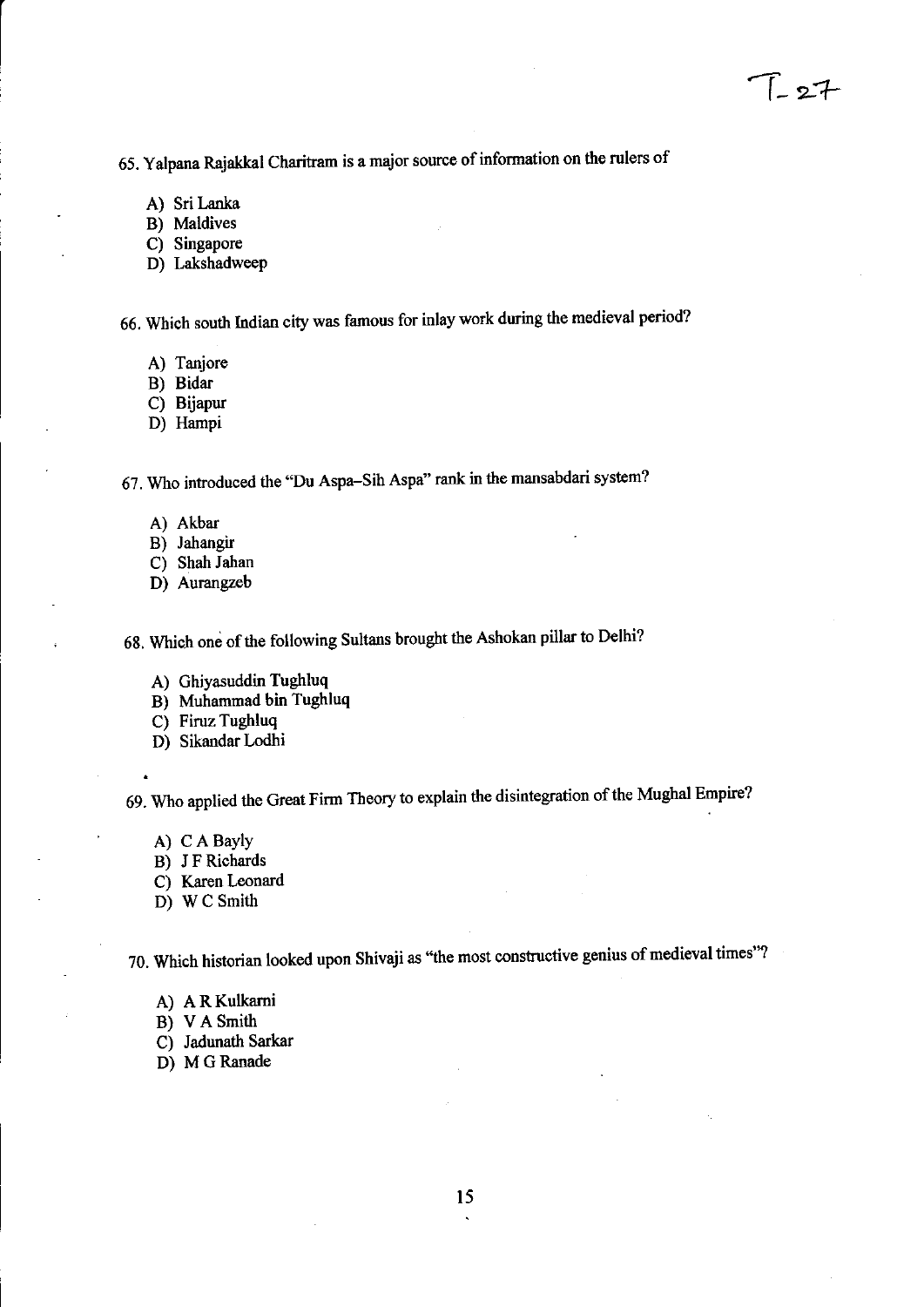<sup>7</sup>1 . Which Masnavi of Amir Khusrau describes the political and social conditions of the reign of Qutubuddin Mubarak Shah?

- A) Khazain-ul-Futuh
- B) Mifta-ul-Futuh
- C) Tughlaq Nama
- D) Nuh-i-Siphr

72. In the late 14<sup>th</sup> century, the King of Vijayanagar captured Goa and took it away from the control of

- A) Tughluqs
- B) Kakatiyas
- C) Bahmanis
- D) Ma'bar Sultanate

73. English East India Company's first factory in India was founded in 1612 at

- A) HooghlY
- B) Balasore
- C) Surat
- . D) Calicut

74. Annexation of Ahmadnagar in 1633 by Aurangzeb marked the end of

- A) Barid Shahi DYnastY
- B) Adil Shahi Dynasty
- . C) Nizam Shahi DYnastY
- D) Qutb Shahi DYnastY

75. Bombay was ceded by Portugal to England in 1660s for the reason of

- A) Victory in war
- B) Purchase and sale
- C) DiPlomatic gesture
- D) Dowry settlement

76. Bijapur and Golconda were annexed by the Mughals

- A) In the late  $16<sup>th</sup>$  century
- B) In the early  $17<sup>th</sup>$  century
- $\overrightarrow{C}$  In the late 17<sup>th</sup> century
- $D$ ) In the early 18<sup>th</sup> century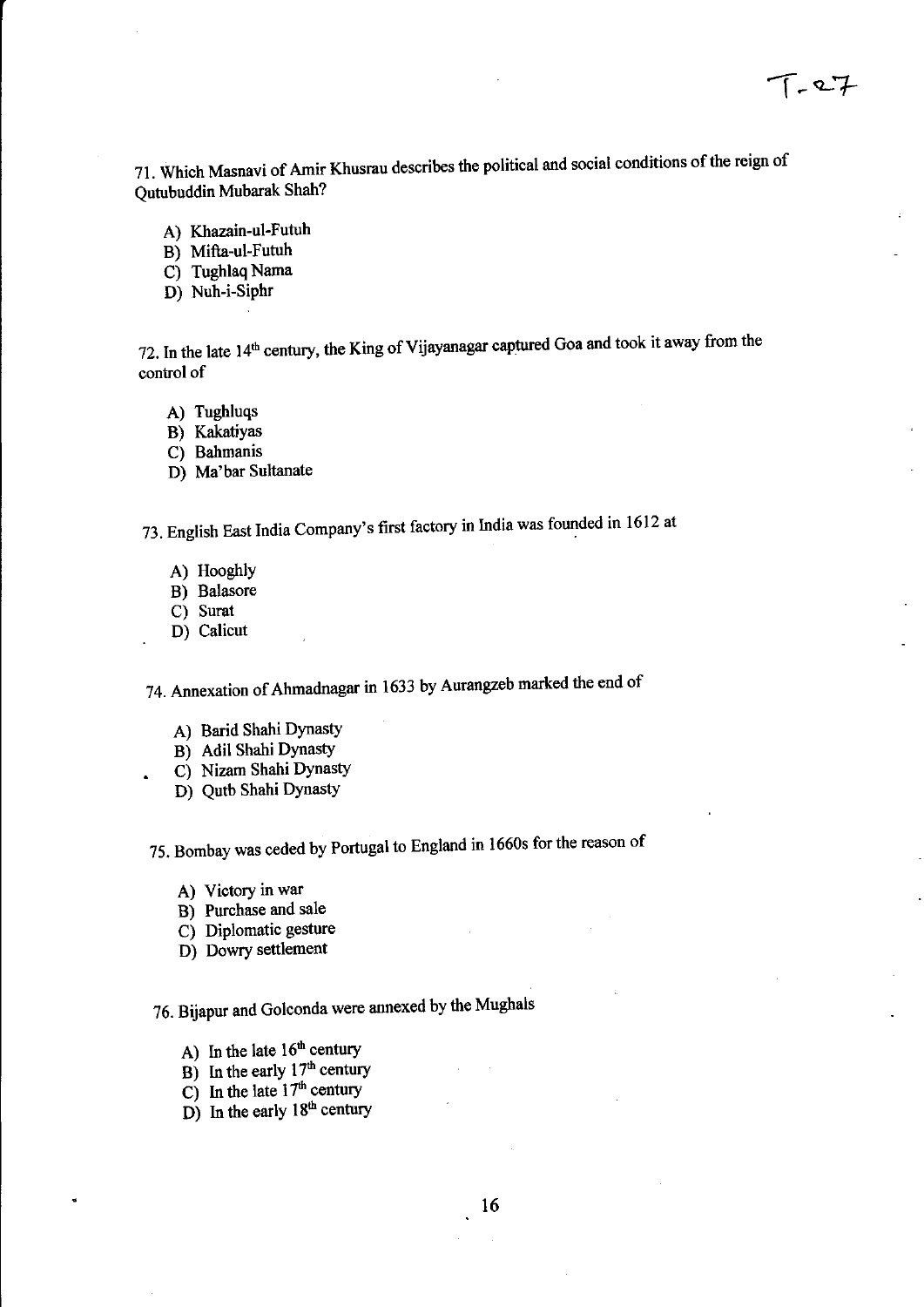T-27

77. During the reign of which Mughal Emperor did the Jesuit priest Montserrat come to India?

- A) Shah Jehan
- B) Akbar
- C) Aurangzeb
- D) Jahangir

### 78. Which Portuguese Viceroy conquered Goa in 1510?

- A) Dupleix
- B) Thomas Roe
- C) Alfonso de Albuquerque
- D) Count de Lally

### 79. Mark the conect order of the entry of Europeans in India

- A) English, Dutch, Portuguese, French
- B) Portuguese, Dutch, English, French
- C) Dutch, Portuguese, French, English
- D) Portuguese, English, Dutch, French
- 80. The medieval text Cheitaron Kumpapa is associated with the region of
	- A) Manipur
	- B) Ladakh
	- C) Assam
	- D) Tripura

81. After the passing of the Charter Act of 1813, the English East India Company,

- A) Gained control over lndia trade and China tade
- B) Lost control over India trade and China trade
- Cj Lost contol over India trade, but retainod control over China trade
- D) Lost control over China trade, but retained control over India trade

82. The frst Govemor General of India under the rule of the English East India company was

- A) Robert Clive
- B) Wanen Hastings
- C) Comwallis
- D) Wellesley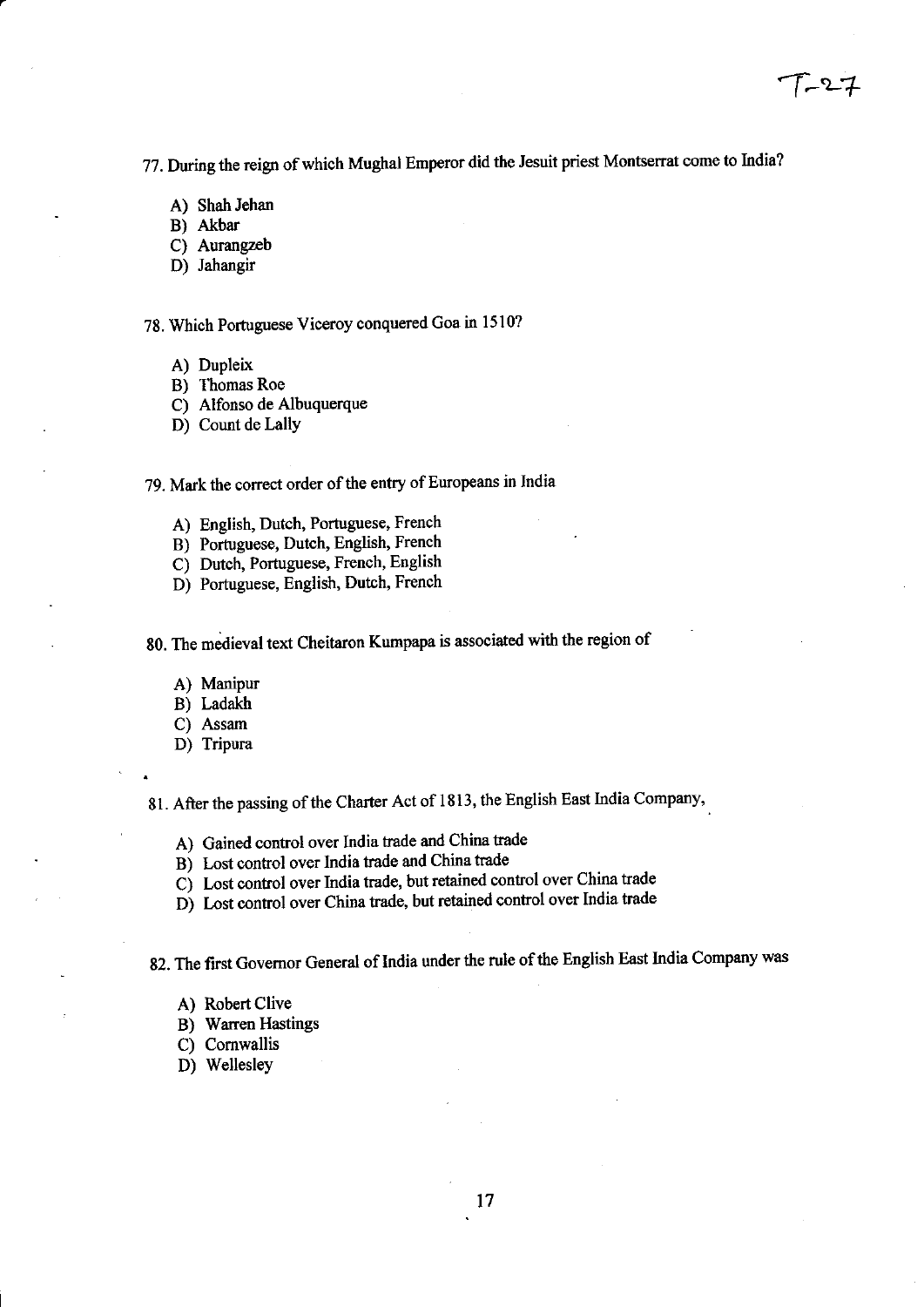$1 - 27$ 

83. In Indian history, Eighteenth Century was marked by

- A) Political decentralization and economic decline
- Bi Political centralization and economic grouth
- C) Political centralization but eoonomic decline
- D) Political decentralization but economic growth

84. Under the system of Permanent Settlement introduced by Lord Cornwallis

- A) Land revenue demand by the government would henceforth be raised only in small ratios
- Bj Land revenue demand would be raised oncc in 30 years
- C) Zamindars recognized under the system and their legal heirs became permanent owners
- D) Land revenue demand was fixed in perpetuity, once and for all

g5. Christian missionaries were FIRST allowed into India to carry out their preaching under the provisions of

- A) Pitt's India Act of <sup>1784</sup>
- B) Charter Act of <sup>1793</sup>
- C) Charter Act of 1813
- D) Charter Act of 1833

86. In the opinion of William Jones the famous Orientalist, Sanskrit literature was equal in stature to

- A) Greek literature
- B) Latin literature
- C) Arabic literature
- D) Persian literature

87. Introduction of the Ryotwari System of land revenue settlement by Thomas Munro was influenced by the following ideology/ideologies.

- A) Rule of Law, Private Property
- B) Paternalism, Orientalism
- C) Utilitarianism
- D) Laissez Faire

88. The rural gentry of Awadh who put up stiff resistance to the British during the Revolt of 1857 were called

- A) Zamindars
- B) Jagirdars
- C) Taluqdars
- D) Inamdars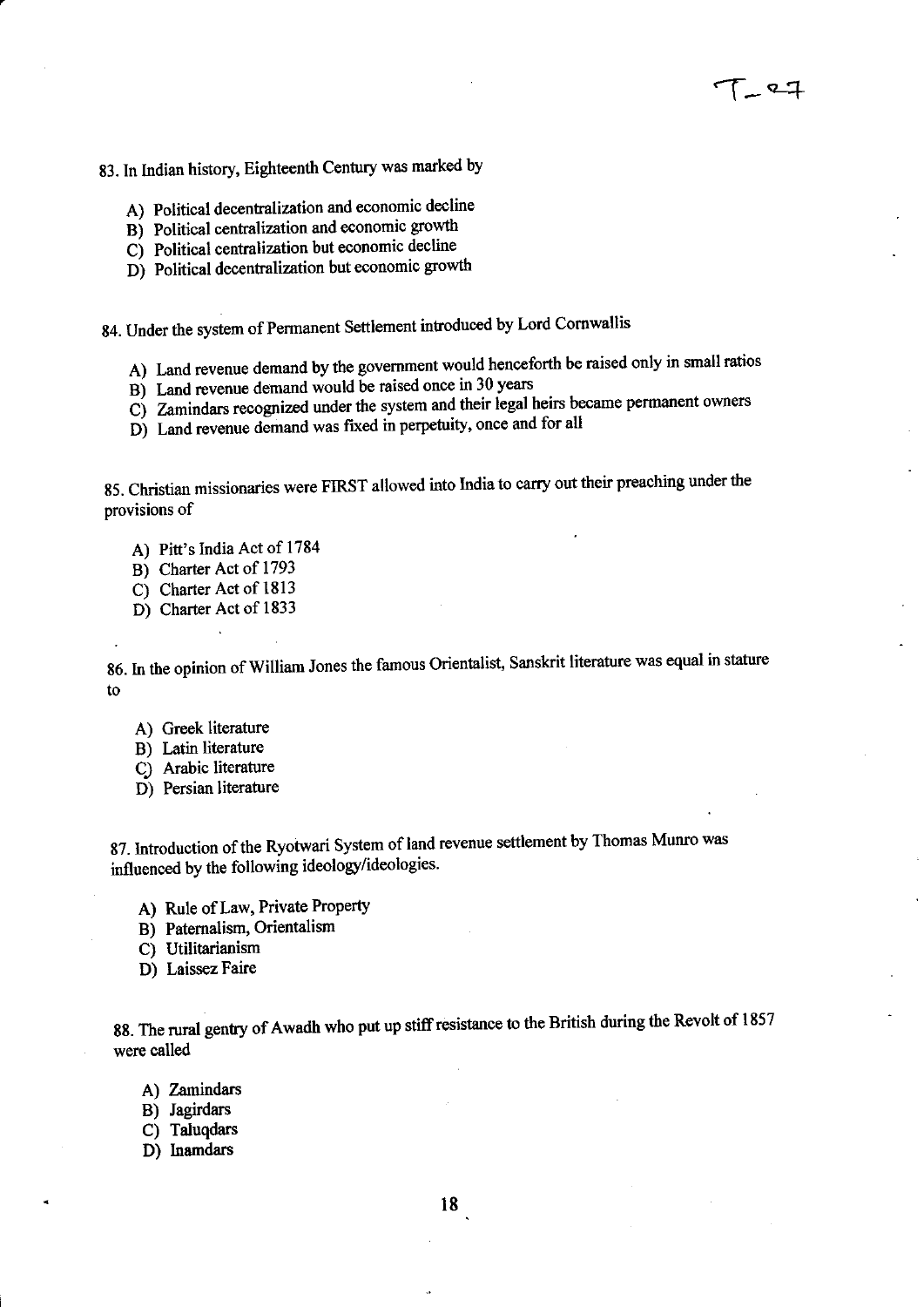89. Freedom of Press was officially introduced in India during the governor-generalship of

- A) Lord Amherst
- B) William Bentinck
- C) Charles Metcalfe
- D) Lord Auckland

90. Rammohun Roy's Persian treatise on comparative religion went by the name of

- A) Nuh-i-Siphr
- B) Dabistan-i-Mazahib
- C) Mifta-ul-Futuh
- D) Tuhfat-ul-Muwahhiddin

gl. The Army Division which took the most important part in the Revolt of 1857 was the

- A) UP Army
- B) Bihar ArmY
- C) Bengal ArmY
- D) Bombay Army

92. Dalhousie annexed Awadh in 1856, but a part of that province was already ceded to the British in 1801 under the terms of the Subsidiary Alliance. The part of Awadh ceded to the British in l80l was renamed by the British as

- A) Northwestern Province (NWP)
- B) Northwestern Frontier Province (NWFP)
- C) United Provinces (JP)
- . D) Central Provinces (CP)

93. The following community was NOT classified by the colonial authorities as a 'martial race'

- A) Gurkha
- B) Kayastha
- C) Maratha
- D) Rajput

94. The following two social reformers actively contributed to the reformist cause of widow remarriage

- A) Rammohun Roy and Debendranath Tagore
- B) Vidyasagar and Viresalingam
- C) Tilak and Bhandarkar
- D) Gokhale and Bipin Chandra Pal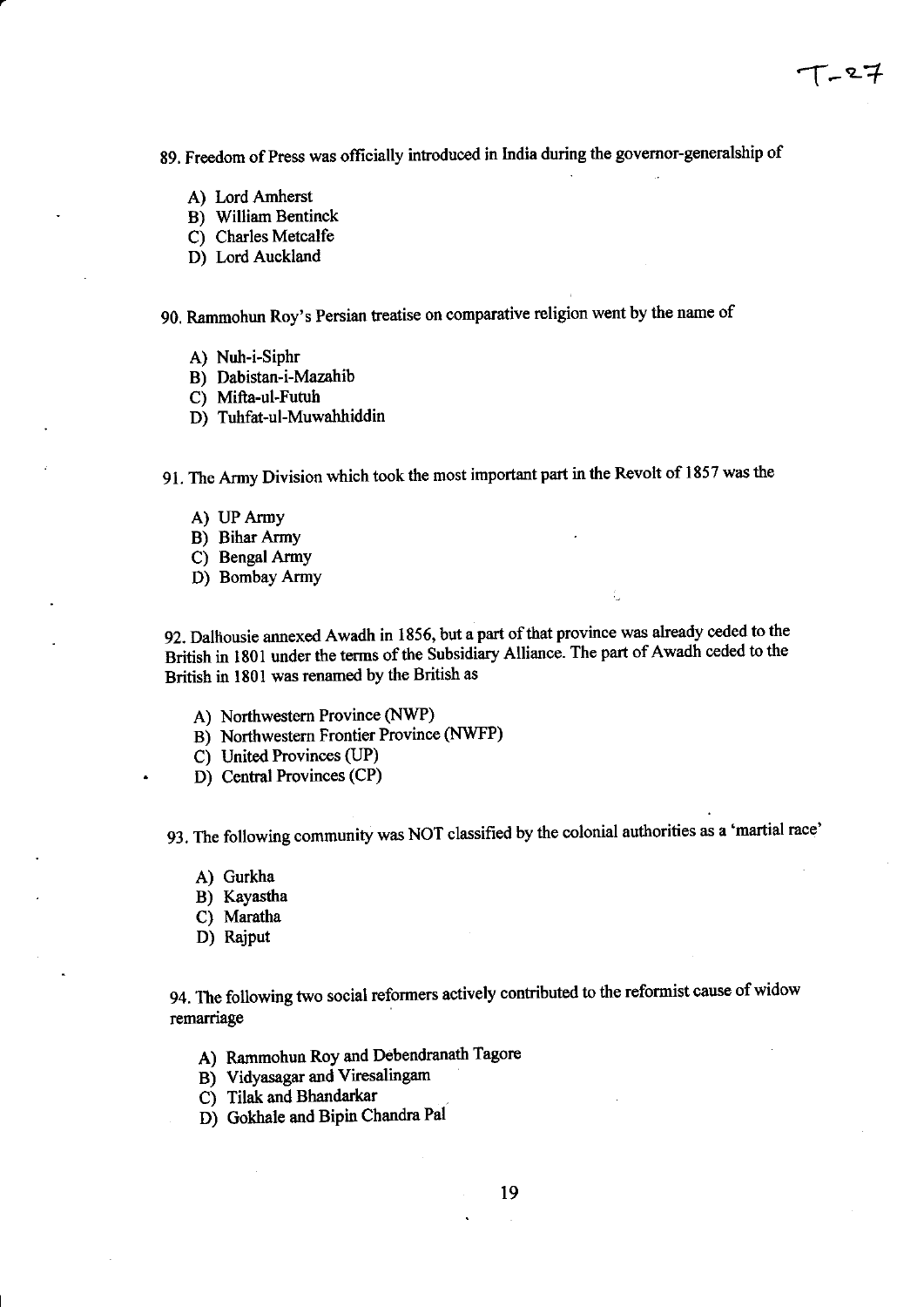95. In the late nineteenth century, Indian soldiers of the colonial army did NOT perform service in the following African country

- A) Egypt
- B) Uganda
- C) Sudan
- D) Algeria

96. The political backdrop for Rabindranath Tagore's famous novel 'Ghare Bhaire' (The Home and the World, published 1914) was provided by

- A) Swadeshi Movement
- B) Home Rule Movement
- C) Anti-Rowlatt Act Agitation
- D) Non-Cooperation Movement

97. Revolutionaries who were involved in throwing a bomb at Viceroy Hardinge at Delhi in <sup>1912</sup>

- A) Kshudiram Basu and Prafulla Chaki
- B) Rashbehari Bose and Sachin Sanyal
- C) VD Savarkar and Madanlal Dhingra
- D) Hemachandra Kanungo and Pulin Das

98. Predecessor for Dravidian parties in the Madras Presidency was

- A) Freedom PartY
- B) Swaraj PartY
- . C) Justice Party
- D) Republican Foundation

99. Lieutenant Govemor of Punjab during the Jallianwala Bagh massacre was

- A) Reginald DYer
- B) Michael O'DwYer
- C) Louis William Dane
- D) Edward Douglas Maclagan

100. During the Quit India Movement, the following socialist leader set up a "provisional government" at the Nepal border

- A) Ram Manohar Lohia
- B) Ajoy Ghosh
- C) Narendra Dev
- D) Jayaprakash Narayan